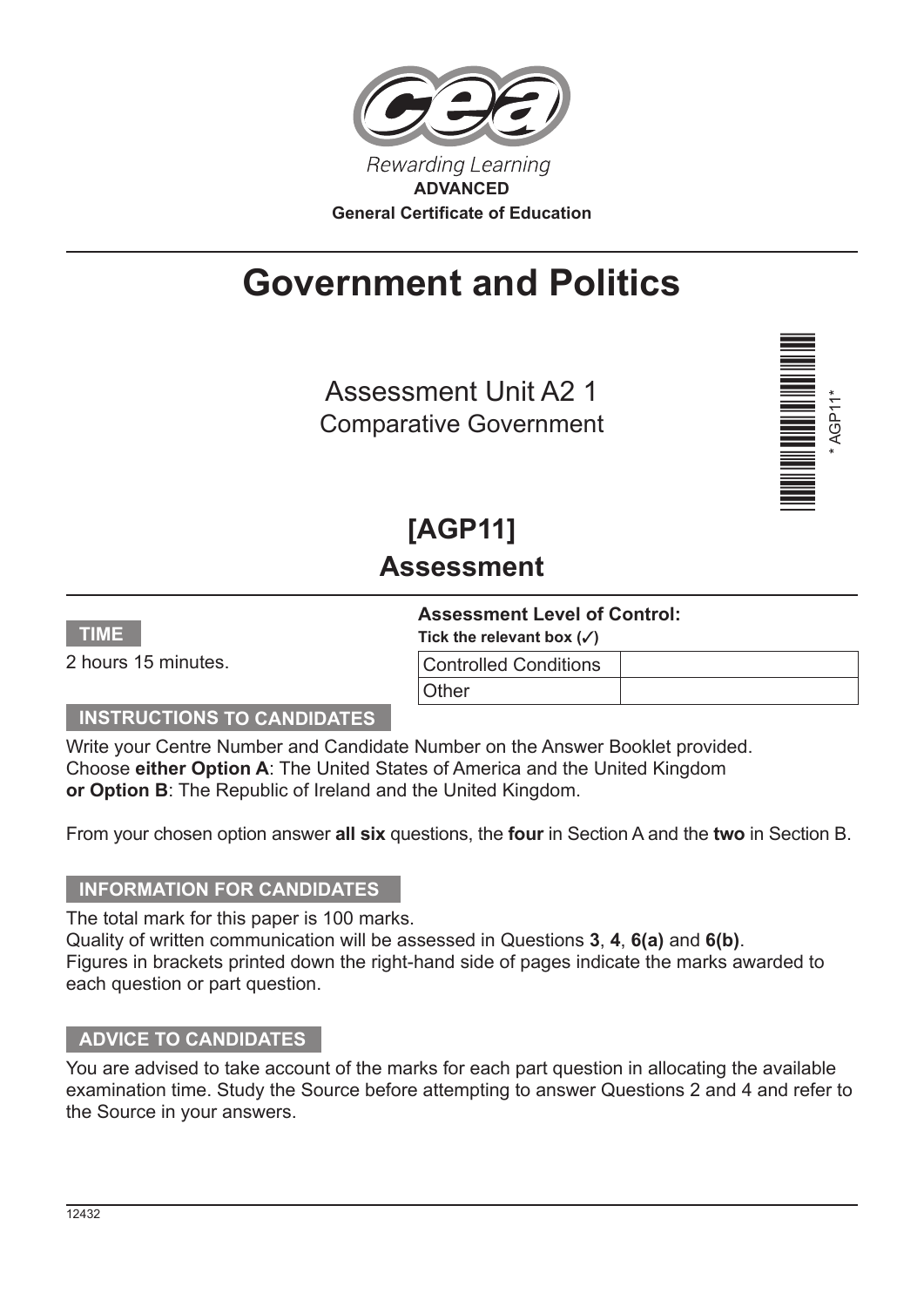## **Option A: A Comparative Study of the Government and Politics of the United States of America (USA) and the United Kingdom (UK)**

Answer **all six** questions, the **four** in Section A and the **two** in Section B

## **Section A: The Government and Politics of the USA**

## **Read the Source below and refer to it in your answers to Questions 2 and 4.**

## **Source**

Critics of Congress argue that it has become a negative influence within the US political system. Congress was intended to act as a check on executive power, under the system of checks and balances. Critics argue that Congress now exceeds this role, preventing presidents from taking necessary and desirable actions. For example, President Obama's attempts to extend gun controls were defeated, despite widespread popular support for reform. One reason for Congress acting to frustrate presidential aims is the alarming growth in the power of lobby groups which are able to "buy" Members of Congress. On the other hand, there are those who argue that presidents have an enormous range of powers to overcome Congressional opposition.

**1** What is meant by the term "split-ticket voting"? Support your answer with a relevant example. [5]

- **2** With reference to the Source and any other relevant material you have studied, identify and explain **two** ways in which lobby groups can influence Members of Congress (Source, lines  $7$  and 8). [10]
- **3** Explain how the Senate can influence Presidential appointments. **[15]**
- **4** With reference to the Source and any other relevant material you have studied, assess the view that Congress prevents the President from taking "necessary and desirable actions". [30]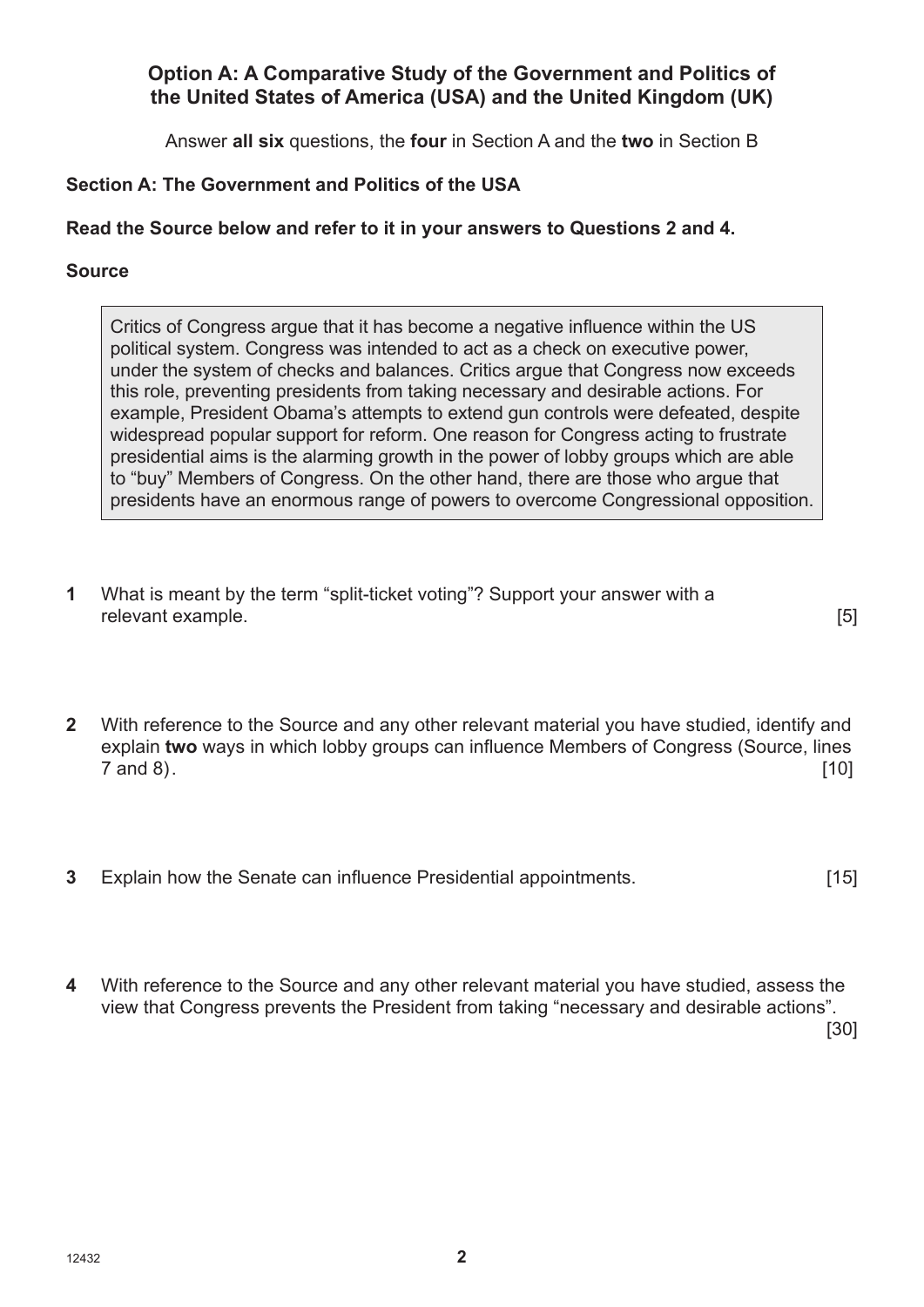### **Section B: A Comparative Study of the Government and Politics of the USA and UK**

**5** Identify and explain **two** differences in the scrutiny powers of the House of Commons and the House of Representatives. [10]

#### **6 Either**

**(a)** Assess the view that American Presidents face fewer constraints on their powers than British Prime Ministers.

#### **Or**

**(b)** "In the US, the executive has little or no control over legislation. In the UK, the executive has total control." Assess the validity of this statement. [30]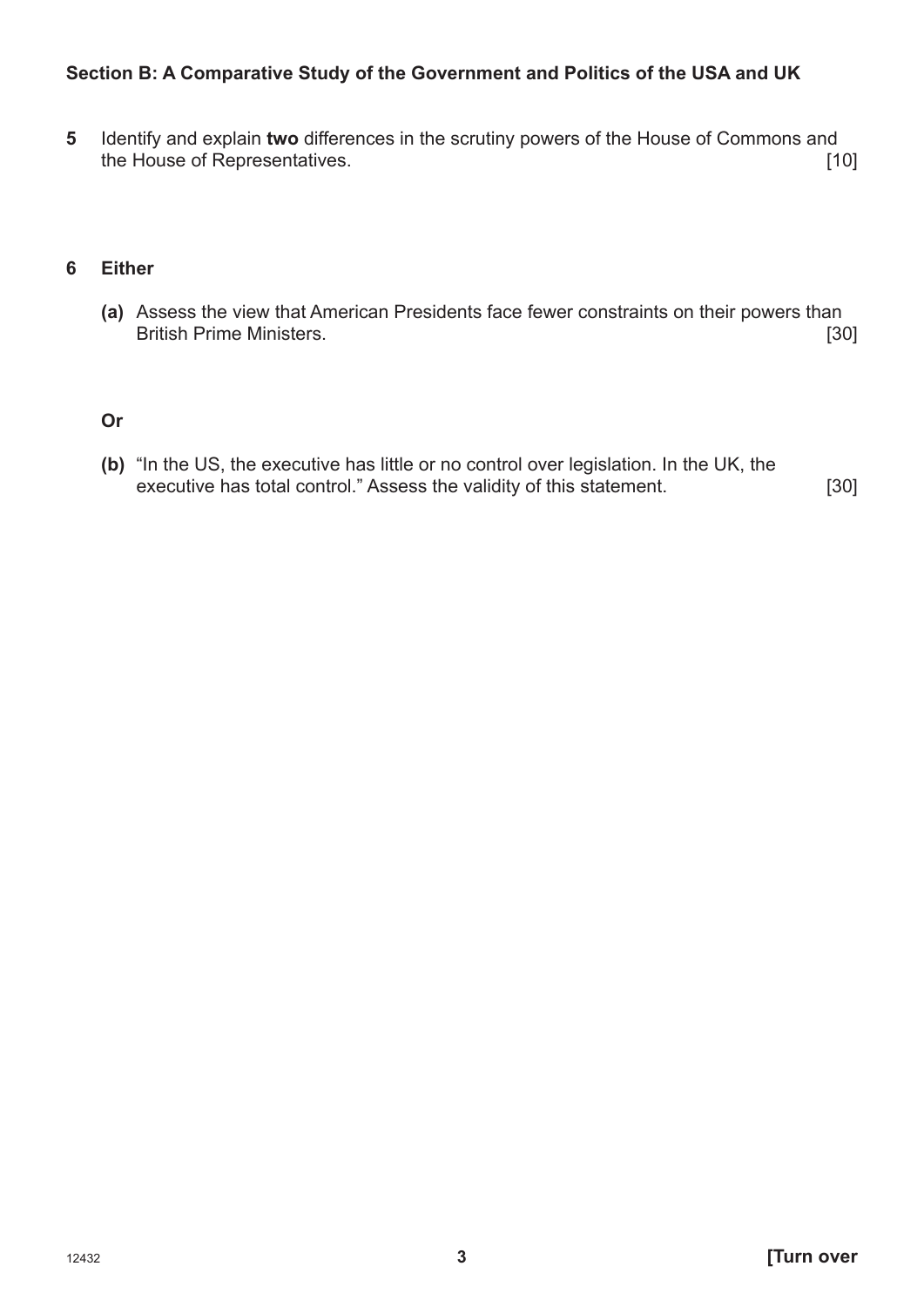## **Option B: A Comparative Study of the Government and Politics of the Republic of Ireland and the United Kingdom (UK)**

Answer **all six** questions, the **four** in Section A and the **two** in Section B

## **Section A: The Government and Politics of the Republic of Ireland**

## **Read the Source below and refer to it in your answers to Questions 2 and 4.**

## **Source**

It has long been the case that the biggest threat to any Taoiseach comes not from other parties but from within their own. One illustration of this is that when Varadkar became Taoiseach he moved swiftly to appoint Simon Coveney, his main rival within Fine Gael, to a senior Cabinet position. This was widely interpreted as an example of collective responsibility being used to silence potential opponents. The power of appointment remains a major weapon that enables any Taoiseach to control their government. However, others believe that this power is severely constrained in circumstances of coalition government. Modern Taoisigh are more often controlled by their governments rather than the reverse.

**1** What is meant by the term "Independent TD"? Support your answer with a relevant example. [5]

- **2** With reference to the Source and any other relevant material you have studied, identify and explain **two** ways in which the Taoiseach's power of appointment can be used to control members of the government (Source, lines 5 and 6). [10]
- **3** Explain the mechanisms by which the judiciary can have an impact on government policy. . In the case of the contract of the contract of  $[15]$
- **4** With reference to the Source and any other relevant material you have studied, assess the view that the Taoiseach is controlled by the government rather than the reverse. [30]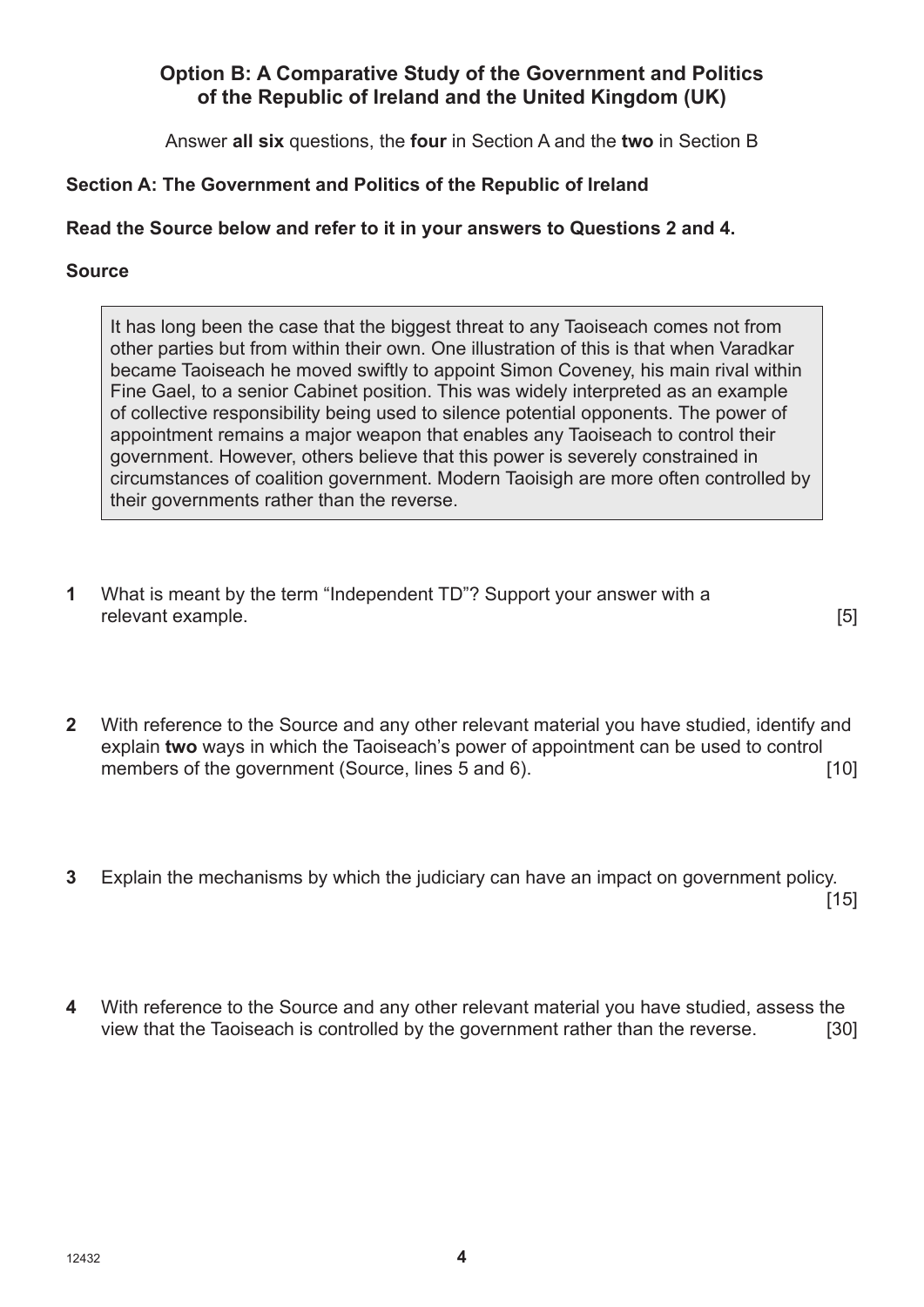#### **Section B: A Comparative Study of the Government and Politics of the Republic of Ireland and the UK**

**5** Identify and explain **two** reasons why TDs spend more time performing their representative role than MPs. [10]

#### **6 Either**

**(a)** "In the Republic of Ireland, the executive has little or no control over legislation. In the UK, the executive has total control." Assess the validity of this statement. [30]

#### **Or**

**(b)** Assess the view that, while the Oireachtas has become a more effective scrutiny body, this is not true of the UK Parliament. *[30]* [30]

## **THIS IS THE END OF THE QUESTION PAPER**